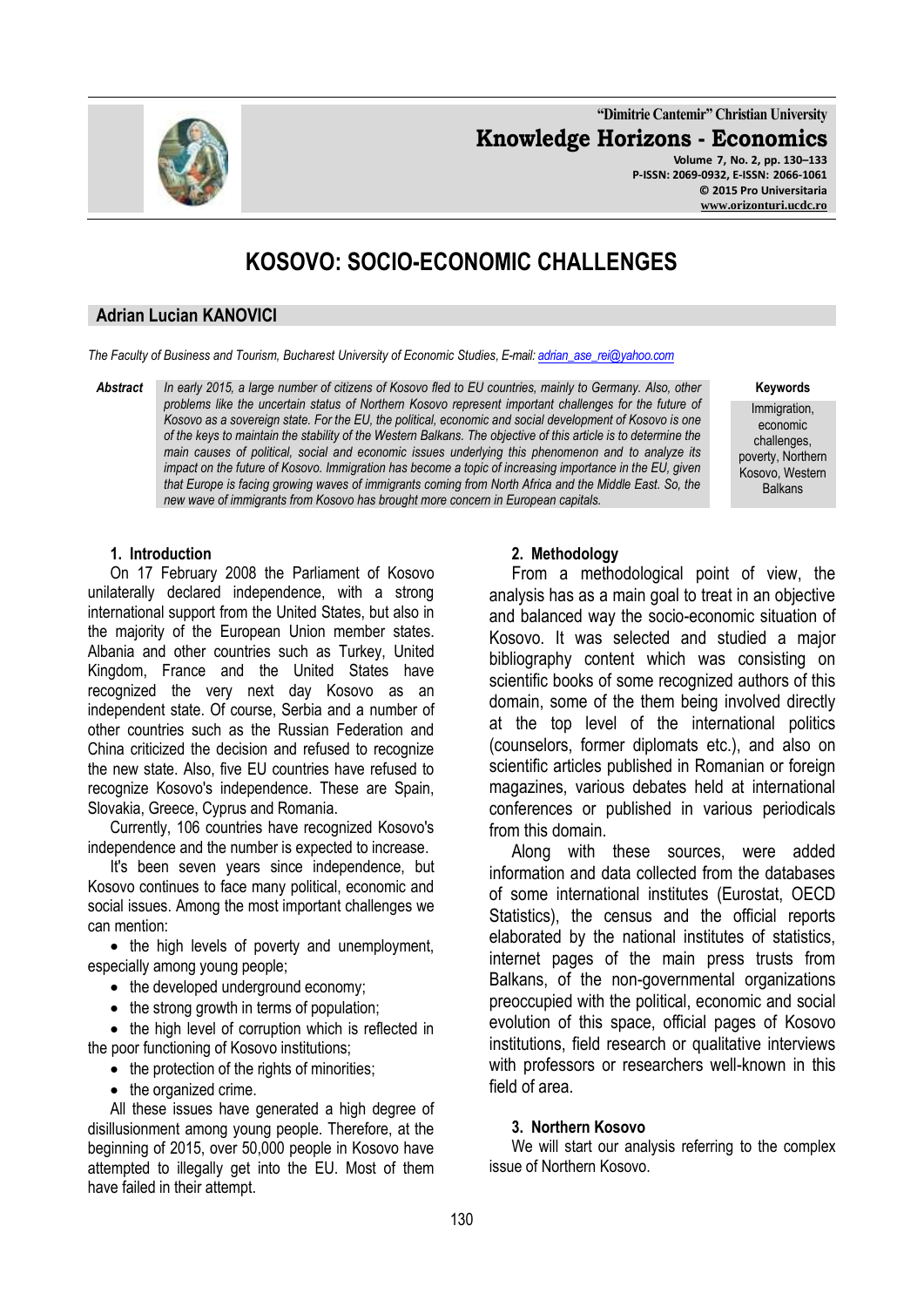Northern Kosovo is composed of Leposavić, Zubin Potok and Zvecan municipalities and the northern part of Kosovska Mitrovica city, occupying an area of about 1000 km².

The fact that the last census of these municipalities was done in 1991 makes the exact number of residents to be difficult to approximate. United Nations and the Organization for Security and Cooperation in Europe estimates the number of Serbs between 55 000 and 65 000 and that of non-Serbs to 10 000. Most of the latter are Albanians and Bosnians living in Mitrovica, in Çabër/Čabra village and in some settlements in Leposavić and Zubin Potok.

Officially, no political leadership in Belgrade can openly assume that the return of Kosovo under Serbia's political power is almost impossible. Such a statement may cause serious damage in electoral terms. However, for government representatives and for Serbian population, the independence of Kosovo is a very difficult reality to deny and, at the same time, is difficult to accept that Serbia lost his authority on this territory.

The main objective of Serbia regarding Kosovo became to protect ethnic Serbs and, to the extent that this could be possible, to reintegrate the territories inhabited by Serbs in Kosovo within Serbia.

Kosovo Serb community is currently divided in terms of territorial distribution:

• to the south of Ibar river, Serbian communities are protected by the forces of the international community. Most often we can find the Serbian communities in rural areas, near old Orthodox churches;

• to the north of the Ibar, in Northern Kosovo, where we find a relatively homogeneity in terms of ethnicity and where the city of Kosovska Mitrovica is the main place of confrontation between Serbs and Albanians (the city is divided by the river Ibar).

After the independence of Kosovo, Serb population south of Ibar began to gradually integrate into local structures. The situation of Serbs north of the Ibar is quite different.

For the authorities in Pristina, to remove the Serbian parallel institutions is a necessity. Without being able to exercise full sovereignty over this territory, Kosovo will not be able to control the borders with Serbia, which involves damage in terms of image as an independent and sovereign state.

This permeability of borders also can create another important issue for Pristina: the fact that Kosovo does not have full control over the flow of goods and people into and out of the country.

For Belgrade, regaining the territory of Northern Kosovo could be a compensation for the loss of territory south of the Ibar.

Although a region severely affected economically by 1999 war, North Kosovo enjoys attention from Belgrade. According to analysts from International Crisis Group, Serbia annually allocates approximately 200 million dollars for investments in education, health, infrastructure and social support for Serbs in Northern Kosovo.

As a result, Pristina and the international community representatives consider that such aid is one of the main causes for the low level of integration of this territory in Kosovo, affecting the integrity of the new state.

Over time, a number of solutions were taken into consideration to solve this conflict, although none of them followed by concrete steps.

Among these solutions we can mention:

• to divide Kosovo, the Northern territory being regained by Serbia; The Government of Kosovo refused to take into consideration this approach;

• to exchange territories; another plan for solving the Northern Kosovo case was the exchange of territories between Belgrade and Pristina. This plan was supported by Albanians in Presevo Valley (area located in Southern Serbia, at the border with Kosovo and Macedonia) who wished to become a part of Kosovo in exchange for the annexation of North Kosovo to Serbia. For Serbia, this solution is difficult to accept given the strategic importance of the Presevo Valley, the main route of communication with the Republic of Macedonia and with Greece;

• the autonomy; for the international community it is the best solution to clarify the situation of Serbs living in Northern Kosovo. Under the Ahtisaari plan (plan that led to the independence of Kosovo) offering limited autonomy for Serb territories in Kosovo should be the long-term solution. However, the degree of autonomy that should be granted to these territories brought a lot of controversy. Albanians want autonomy as limited as possible, while Serbs in Northern Kosovo believe that there should be a regional Parliament and a regional government that can control a wide range of areas.

# **4. The mass migration challenge**

In the last few months, between 50 000 and 100 000 Kosovo citizens left in search of better opportunities in the EU as economic refugees because of unemployment, corruption and poverty at home.

This phenomenon becomes a real threat for the stability of Kosovo, mainly because the majority is formed by young people, the future of this country. In March, Hashim Thaci, the Foreign Minister of Kosovo, expressed his concern regarding this subject, underlining that "*It is very distressing that people leave*" and adding "*We are making efforts to create jobs, so that people have a future in Kosovo*".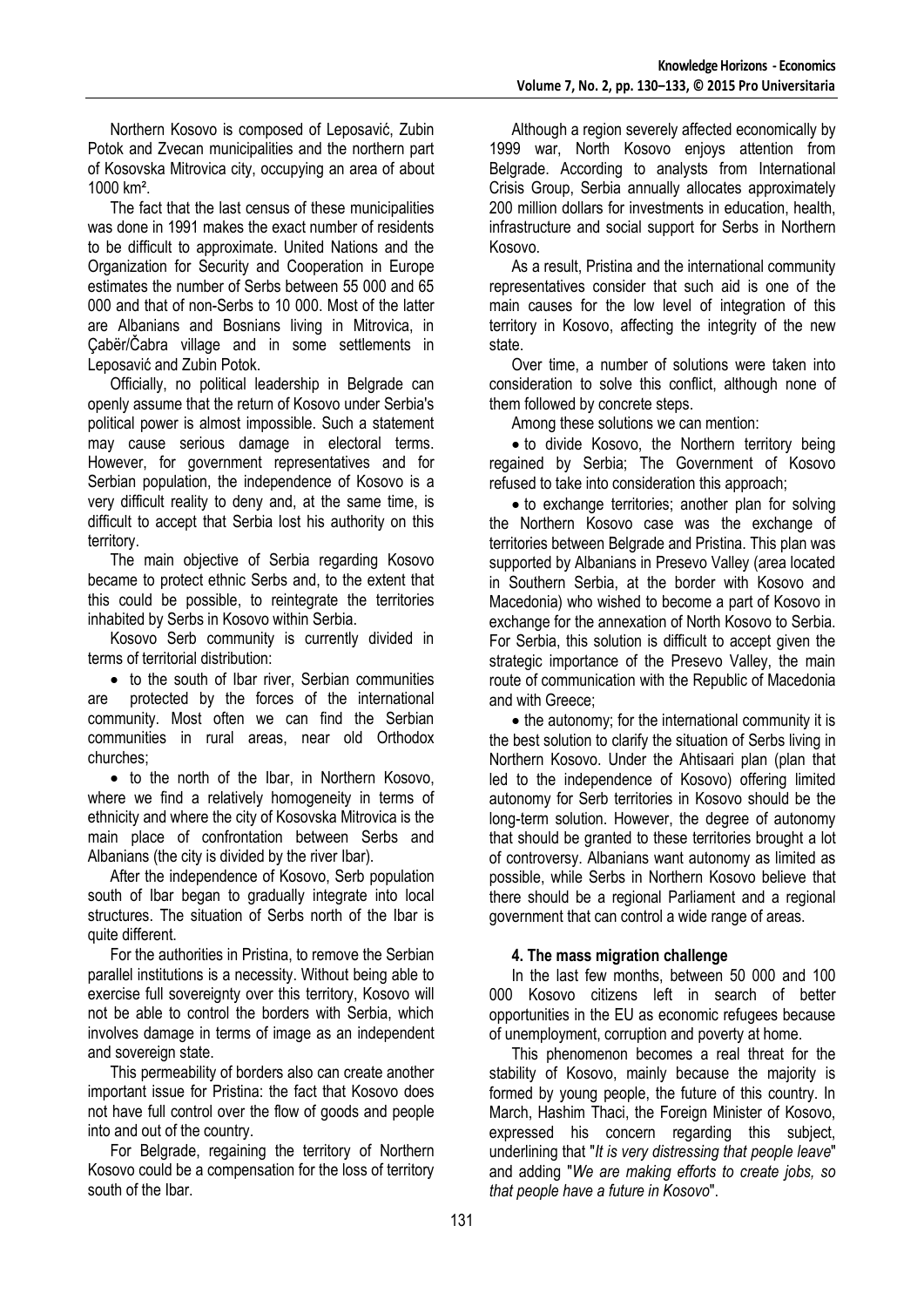|                | Country                   | <b>Unemployment</b><br>rate (2014 - %) | Unemployment rate;<br>youth ages 15-24<br>$(2012/2013 - %)$ |
|----------------|---------------------------|----------------------------------------|-------------------------------------------------------------|
| 1              | Bosnia and<br>Herzegovina | 44.3                                   | 62.8                                                        |
| $\overline{2}$ | Croatia                   | 21                                     | 43,1                                                        |
| 3              | Kosovo                    | 35,1                                   | 55,3                                                        |
| 4              | Macedonia                 | 28,0                                   | 53,9                                                        |
| 5              | Montenegro                | 19,1                                   | 41,1                                                        |
| 6              | Serbia                    | 26,1                                   | 51,1                                                        |
|                | Slovenia                  | 13,6                                   | 20,6                                                        |

# *Table 1.* The countries of the former Yugoslavia. Unemployment rate

#### *Source:* The World Factbook, 2015, CIA; Kosovo Agency of **Statistics**

We can see from the table above that unemployment rate in Kosovo is one of the highest in the region. Also, we must take into account that these numbers can be higher due to the fact that Kosovo has a large informal sector that may not be reflected in these data.

For young people, Kosovo authorities' failure to attract foreign investors, to create jobs and to increase the standard of living has signaled the need for radical measures.

Thus, an increasing number of them assumed the risk of leaving Kosovo through illegal ways and to seek new opportunities in the European Union. Trying to counter this powerful wave of immigrants, European countries began to implement measures in order to ensure that political refugee status for Kosovo citizens can be granted only in special cases.

At the beginning of March, German Foreign Minister Frank-Walter Steinmeier underlined that only people who are politically persecuted have a chance to be granted asylum in Germany. In the same time, Germany introduced fast-track procedures, in order to deal with asylum claims filed by refugees from Kosovo and to stop this mass migration.

*Table 2.* The countries of the former Yugoslavia. GDP per capita (PPP – 2013; US dollars)

|   | Country                | GDP per capita |  |
|---|------------------------|----------------|--|
|   | Bosnia and Herzegovina | 9800           |  |
| 2 | Croatia                | 20 400         |  |
| 3 | Kosovo                 | 8 0 0 0        |  |
|   | Macedonia              | 13 200         |  |
| 5 | Montenegro             | 15 200         |  |
| 6 | Serbia                 | 12 500         |  |
|   | Slovenia               | 29 400         |  |

*Source:* The World Factbook, 2015

It should be noted also that the large number of illegal immigrants who managed to enter the European Union territories raises another very serious problem. How safe are the borders of the EU? In an international context in which terrorism becomes a real security issue, to what extent the European Union manages to overcome this kind of risks?

|   | Country                | %           |
|---|------------------------|-------------|
|   | Bosnia and Herzegovina | 18,6 (2007) |
| 2 | Croatia                | 21,1        |
| 3 | Kosovo                 | 30,0        |
|   | Macedonia              | 30,4        |
| 5 | Montenegro             | 6,6         |
| 6 | Serbia                 | 9,1         |
|   | Slovenia               | 13,5        |

## *Table 3.* The countries of the former Yugoslavia. Population below poverty line (2014 - %)

|  | Source: The World Factbook, 2015 |  |
|--|----------------------------------|--|
|  |                                  |  |

#### **5. Conclusions**

Currently, Kosovo continues to be one of the hottest points in the Balkans and throughout Europe. Common European integration, both for Serbia and Kosovo, appears to be the only viable solution for stabilization and reconciliation. The fact that the Serbs tried to take control of checkpoints on the border between Serbia and Kosovo, in early 2012, resulted in loss of life and blocking roads by Serbs in the region, who formed barricades.

Also, the violent events that took place in the symbolic date of June 28<sup>th</sup> 2012, when Serb children buses were attacked with stones and incendiary bottles in downtown Pristina show that violence is far from stopping in the regions. It is right to note that the same day, Serb nationalists (alleged supporters of football teams in Belgrade) tried to reach the venue of the legendary fights in Kosovopolje and attacked the Kosovo police.

European integration and economic development, reflected in an increase in the standard of living and education are the only solutions for reducing the influence of radical-minded leaders based on ethnic differences.

The current economic and financial crisis affecting the entire European continent can feed the nationalist movements who manage to attract more electoral positive image. This is the case of Serbia, where early presidential elections were won in a surprising way, for the supporters of Serbia's pro-European course, by Tomislav Nikolic, a leader known for his pro-Russian vision and uncompromising position regarding the integrity of Serbia's territory and a strong opponent for recognizing Kosovo's independence in any form.